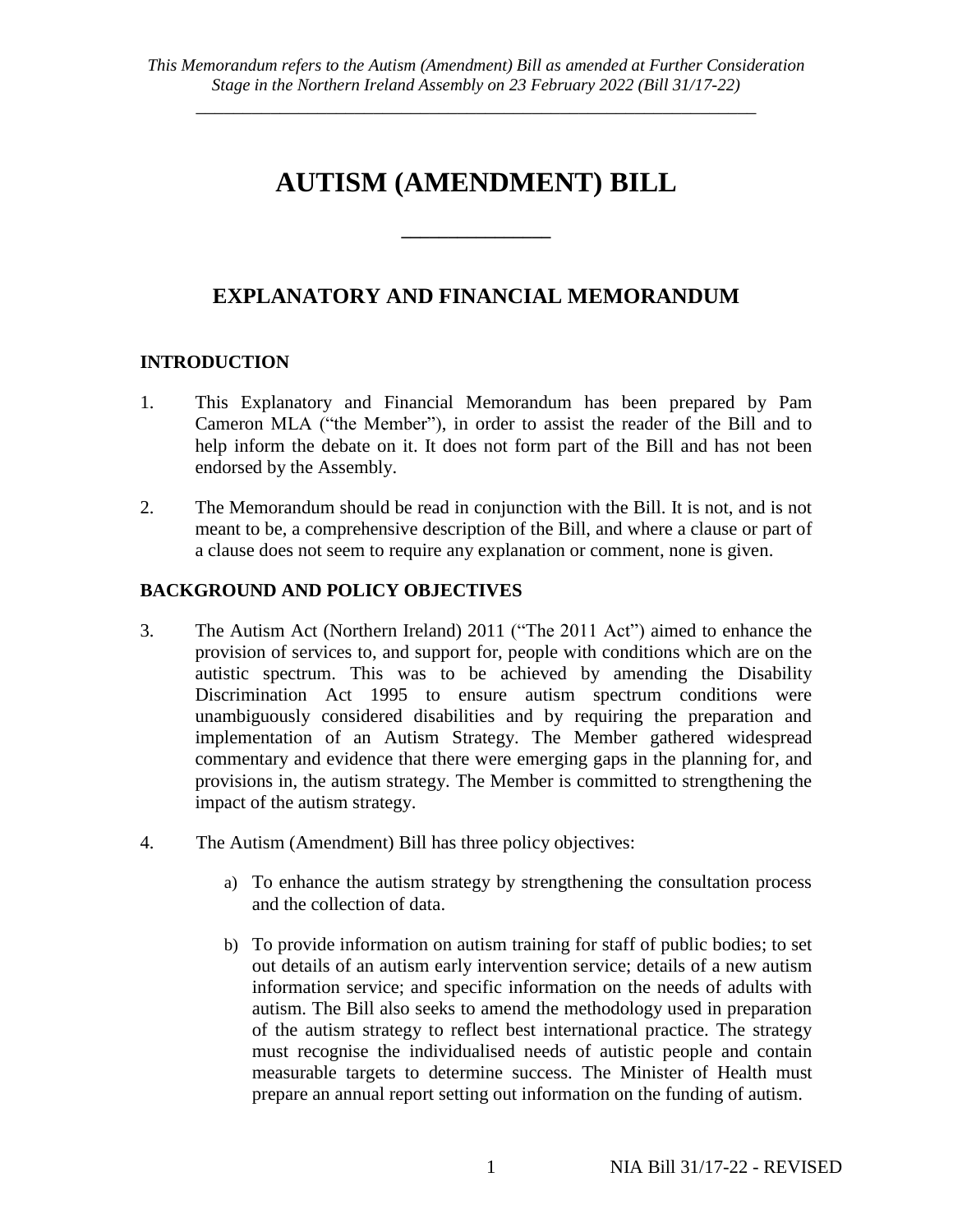*\_\_\_\_\_\_\_\_\_\_\_\_\_\_\_\_\_\_\_\_\_\_\_\_\_\_\_\_\_\_\_\_\_\_\_\_\_\_\_\_\_\_\_\_\_\_\_\_\_\_\_\_\_\_\_\_\_\_\_\_*

c) To require the appointment of an independent autism reviewer to review the Department of Health's ("the Department") functions in relation to autism and to produce an annual report to be laid before the Assembly.

# **CONSULTATION**

5. The Member conducted a consultation exercise over an eight-week period between August 2020 and October 2020. The Member also shared her legislative proposal with the Northern Ireland Human Rights Commission, the Equality Commission for Northern Ireland and the Northern Ireland Commissioner for Children and Young People.

#### **OPTIONS CONSIDERED**

- 6. **Option 1:** Do Nothing.
- 7. **Option 2:** Proceed with an Autism (Amendment) Bill.

Following consultation and deliberation, the Member considers that primary legislation is the best mechanism by which to achieve the policy objectives. The Member notes that legislation will strengthen the statutory duties in place to ensure best practice in the planning and assessment of services provided for those adults and children with autism.

#### **OVERVIEW**

8. The bill has 8 clauses and no schedules. A commentary on clauses follows below.

# **COMMENTARY ON CLAUSES**

**Clause 1 Autism strategy: consultations and data:** Section 2 of the 2011 Act required the Department of Health to prepare an autism strategy. Clause 1 makes two amendments to the 2011 Act.

Firstly, as well as an obligation to consult other Northern Ireland departments before preparing the strategy, the Department is now obliged to consult other persons. This widens the field of persons who may be consulted on the strategy. Secondly, there is now a specific duty upon the Department to request Health and Social Care Trusts to provide data on the prevalence of autism both in adults and in children. Previously the duty was to provide data on the prevalence of autism generally. The duty is now more specific and will provide greater detail on the prevalence of autism.

**Clause 2 Additional components of autism strategy:** Section 3 of the 2011 Act set out what the autism strategy must contain. Clause 2 amends section 3 by adding a number of specific new components to the autism strategy. Firstly, the autism strategy must now include information on the training which is to be provided to civil servants and staff of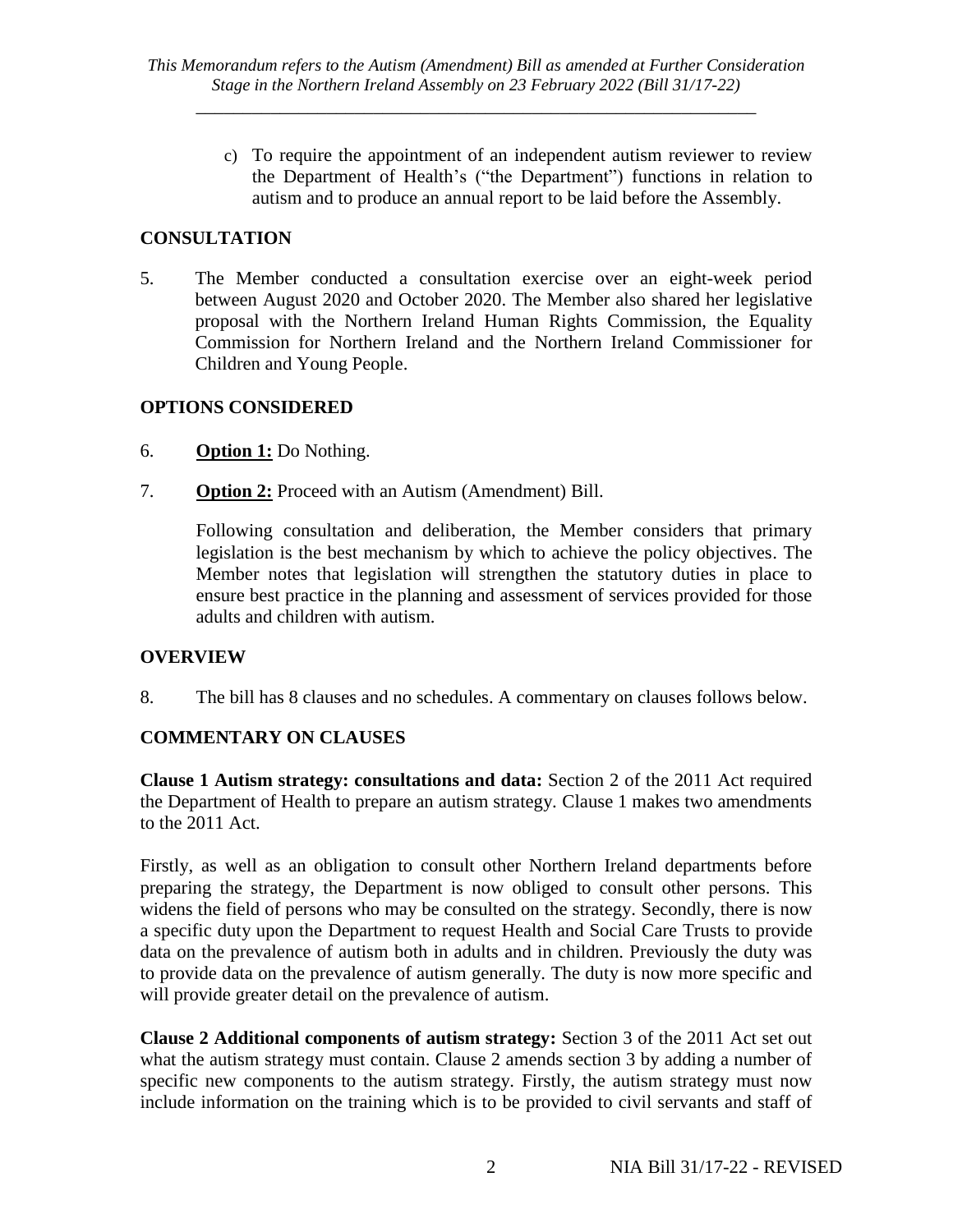*\_\_\_\_\_\_\_\_\_\_\_\_\_\_\_\_\_\_\_\_\_\_\_\_\_\_\_\_\_\_\_\_\_\_\_\_\_\_\_\_\_\_\_\_\_\_\_\_\_\_\_\_\_\_\_\_\_\_\_\_*

all public bodies on autism. The training may include accredited training. The training is to assist staff on how best to help autistic people and their families and carers. Secondly, the autism strategy must now set out details of an autism early intervention service. Thirdly, the autism strategy must now include information on a new autism information service. This service must be accessible both face to face and remotely (for example over the phone, or online). The information service is designed to be used by autistic people, their families and carers, and also by professionals working in this field.

Fourthly, the autism strategy must now include information specifically on the needs of adults with autism.

**Clause 3 Methodology of the autism strategy:** amends the 2011 Act by inserting a new section on the methodology required for the preparation of the autism strategy. The strategy must reflect best international practice. The strategy must recognise the fact that autistic people have individualised needs. There must be regional consistency across Northern Ireland in the approach to autism. Finally, the strategy must contain hard targets, and these targets can be used to measure whether or not the strategy has been successful.

In addition to the general obligation to consult widely in making this strategy, clause 3 also includes a specific obligation to consult organisations working in this area when it comes to setting those measurable targets.

**Clause 4 Annual autism funding reports:** amends the 2011 Act by establishing a new requirement for the Minister to prepare an annual report setting out information on the funding of autism. The funding for autism means how the Department, and how other departments allocate money in order to meet the autism strategy. The annual report must be laid before the Assembly. The funding for autism must take into account the autism strategy, the prevalence of autism, the needs of autistic people and their families and carers. The funding must also take into account the possibility of working with charities in this area.

**Clause 5 Autism reviewer:** amends the 2011 Act by requiring the appointment of an independent person known as the autism reviewer. The main job of the autism reviewer is to keep under review the Department's functions relating to autism. The reviewer must issue a report annually, which is to be sent to the Department and laid before the Assembly. The reviewer is not a statutory office holder, merely a person appointed by the Department as required by a statute.

# **FINANCIAL EFFECTS OF THE BILL**

9. The Member believes that it is not anticipated that the Bill will give rise to any significant additional expenditure, as the funding for the autism strategy is an existing legislative requirement. Some public purse costs are not possible to estimate at this stage due to the number of variables, such as the regional training strategy. Some processes such as the collation of data may involve changes to administrative processes but seem unlikely to require new staff or significant